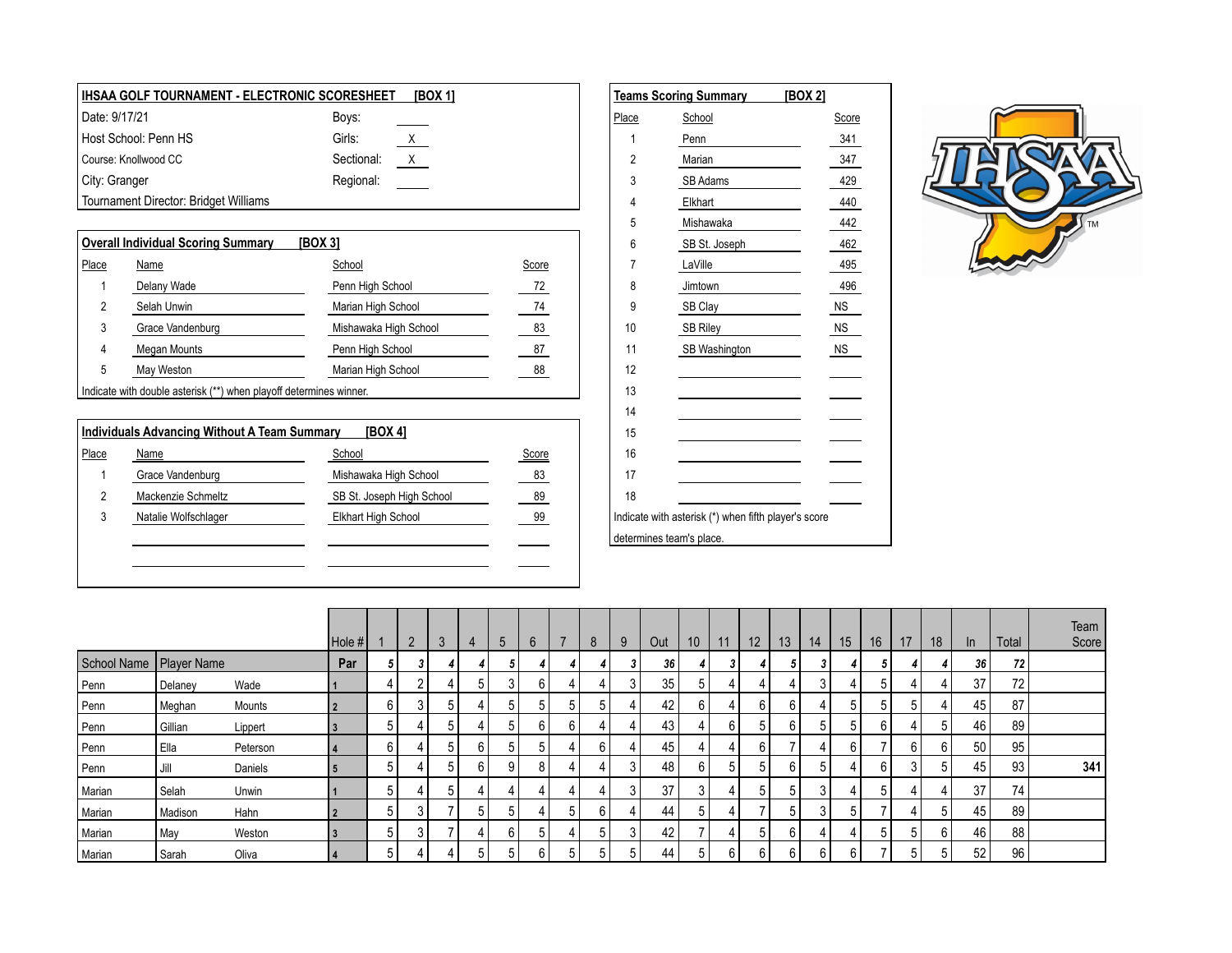| Marian           | Lucie              | Tinervia        | $5\phantom{1}$          | $\overline{7}$  | 6              | 5              | 6              | 8                | 5              | 6              | 6              | 4               | 53        | $\mathbf 5$     | 3                | 6              | 9              | 4              | 4               | 6                | 8                | 8              | 53           | 106   | 347   |
|------------------|--------------------|-----------------|-------------------------|-----------------|----------------|----------------|----------------|------------------|----------------|----------------|----------------|-----------------|-----------|-----------------|------------------|----------------|----------------|----------------|-----------------|------------------|------------------|----------------|--------------|-------|-------|
| Elkhart          | Natalie            | Wolfschlager    |                         | $\overline{4}$  | 5              | 5              | $\,6\,$        | 6                | 6              | 4              | 6              | $\sqrt{5}$      | 47        | $\overline{4}$  | $6\,$            | 6              | 6              | 3              | $\overline{4}$  | $\overline{7}$   | 8                | 8              | 52           | 99    |       |
| Elkhart          | Savanah            | Crussmeyer      | $\overline{2}$          | 6               | 6              | 6              | $\overline{7}$ | 6                | 7              | 7              | 6              | 5               | 56        | 5               | 4                | 5              | 10             | 4              | 5               | $\overline{7}$   | 8                | 6              | 54           | 110   |       |
| Elkhart          | Madison            | Axsom           | $\overline{\mathbf{3}}$ | $\overline{7}$  | 5              | 6              | $\overline{7}$ | $\overline{7}$   | 6              | $\overline{7}$ | $\overline{7}$ | $\,6\,$         | 58        | $\sqrt{5}$      | 5                | 8              | 8              | 5              | 6               | 8                | 5                | 8              | 58           | 116   |       |
| Elkhart          | Natalie            | Edmisten        | 4                       | 5               | 4              | 6              | 8              | 10               | 6              | $\overline{7}$ | $\overline{7}$ | $\,6\,$         | 59        | $\overline{7}$  | $\boldsymbol{6}$ | 6              | 8              | 3              | $\,6\,$         | $\boldsymbol{9}$ | $\overline{7}$   | 8              | 60           | 119   |       |
| Elkhart          | Haley              | Masten          | $5\phantom{.0}$         | 6               | 5              | $\overline{4}$ | 8              | 8                | 5              | 6              | 8              | $6\phantom{1}6$ | 56        | 8               | $6\,$            | 6              | 6              | 5              | $6\phantom{1}6$ | 8                | $\overline{7}$   | $\overline{7}$ | 59           | 115   | 440   |
|                  |                    |                 |                         |                 |                |                |                |                  |                |                |                |                 |           |                 |                  |                |                |                |                 |                  |                  |                |              |       |       |
|                  |                    |                 |                         |                 |                |                |                |                  |                |                |                |                 |           |                 |                  |                |                |                |                 |                  |                  |                |              |       | Team  |
|                  |                    |                 | Hole #                  | 1               | $\overline{2}$ | $\mathfrak{Z}$ | 4              | 5                | 6              | $\overline{7}$ | 8              | 9               | Out       | 10 <sup>°</sup> | 11               | 12             | 13             | 14             | 15              | 16               | 17               | 18             | In           | Total | Score |
| School Name      | <b>Player Name</b> |                 | Par                     | 5               | 3              | $\overline{4}$ | 4              | 5                | 4              |                | 4              | 3               | 36        | 4               | 3                | 4              | 5              | 3              | 4               | 5                | 4                |                | 36           | 72    |       |
| SB Adams         | Meghan             | Carter          |                         | 5               | 5              | $\overline{7}$ | $\overline{7}$ | 9                | 4              | 4              | 6              | 5               | 52        | 5               | 5                | 5              | $\overline{7}$ | $6\phantom{a}$ | 6               | $\overline{7}$   | 6                | 5              | 52           | 104   |       |
| SB Adams         | Katharine          | Swain           | $\overline{2}$          | 6               | 5              | 6              | $\overline{7}$ | 6                | 5              | $\overline{7}$ | 8              | 5               | 55        | $\,6\,$         | 6                | 6              | 8              | 5              | 6               | 8                | 6                | 6              | 57           | 112   |       |
| SB Adams         | Lia                | Gosselin        | $\overline{\mathbf{3}}$ | $6\phantom{1}6$ | 3              | 6              | $\overline{5}$ | 5                | 5              | 6              | 6              | $\overline{5}$  | 47        | $\overline{7}$  | $\overline{4}$   | 6              | 6              | $\overline{4}$ | $\overline{7}$  | $\boldsymbol{6}$ | $\boldsymbol{6}$ | 6              | 52           | 99    |       |
| SB Adams         | Grace              | Hartman         | 4                       | $\overline{7}$  | 4              | $\overline{7}$ | $\overline{7}$ | $\overline{7}$   | $\overline{7}$ | $\overline{7}$ | 8              | $\mathbf{3}$    | 57        | $\overline{7}$  | $6\,$            | $\overline{7}$ | $\overline{7}$ | 4              | 6               | $\overline{7}$   | $\boldsymbol{6}$ | $\overline{7}$ | 57           | 114   |       |
| SB Adams         | Deborah (Joie)     | Warnke          | 5                       | $6\phantom{1}6$ | 5              | $\overline{7}$ | 8              | $\bf 8$          | $\overline{7}$ | 6              | $6\phantom{a}$ | $\overline{4}$  | 57        | $6\phantom{a}$  | $6\,$            | $\overline{7}$ | $\overline{7}$ | 6              | $6\phantom{a}$  | $\overline{7}$   | $\,6$            | 8              | 59           | 116   | 429   |
| St. Joseph       | MacKenzie          | Schmeltz        | 1                       | 5               | 4              | 5              | $\,6\,$        | $\boldsymbol{6}$ | 5              | 6              | 6              | $\overline{4}$  | 47        | $\overline{4}$  | $\mathbf 5$      | 6              | 5              | $\sqrt{2}$     | $\overline{4}$  | $\boldsymbol{6}$ | $\overline{4}$   | 6              | 42           | 89    |       |
| St. Joseph       | Margaux            | Hannewyk        | $\overline{2}$          | 6               | 3              | $5\,$          | $\,6\,$        | $6\,$            | 6              | 6              | $\overline{7}$ | $\mathfrak{Z}$  | 48        | $\,6\,$         | $\overline{4}$   | 8              | $\overline{7}$ | $\overline{4}$ | 5               | $\overline{7}$   | $\overline{7}$   | 7              | 55           | 103   |       |
| St. Joseph       | Catelyn            | Lee             | $\overline{3}$          | 9               | 5              | $\overline{7}$ | 8              | $\overline{7}$   | 8              | $\overline{7}$ | 8              | $6\,$           | 65        | $\bf 8$         | $6\,$            | 8              | 10             | 6              | $\overline{7}$  | $\overline{7}$   | 8                | $\overline{7}$ | 67           | 132   |       |
| St. Joseph       | Morgan             | <b>Brackett</b> | $\overline{4}$          | 9               | 5              | $\overline{7}$ | 8              | 10               | 7              | 7              | 8              | $6\phantom{1}6$ | 67        | 8               | 6                | 8              | 10             | 6              | 8               | 10               | $\overline{7}$   | 8              | 71           | 138   |       |
|                  |                    |                 | $5\phantom{.0}$         |                 |                |                |                |                  |                |                |                |                 | $\pmb{0}$ |                 |                  |                |                |                |                 |                  |                  |                | $\mathbf{0}$ | 300   | 462   |
| Mishawaka        | Grace              | Vandenburg      | 1                       | 4               | 3              | 5              | 8              | 5                | 6              | 4              | $\overline{4}$ | $\sqrt{3}$      | 42        | 4               | $\overline{4}$   | 5              | $\overline{7}$ | $\overline{4}$ | 4               | $\overline{4}$   | 4                | 5              | 41           | 83    |       |
| Mishawaka        | Claire             | <b>Braniff</b>  | $\overline{2}$          | $\,6$           | 3              | 5              | 8              | $\overline{7}$   | $\overline{7}$ | 6              | 5              | $\sqrt{5}$      | 52        | $\overline{7}$  | 5                | $\,6$          | $\overline{7}$ | 5              | 5               | $6\phantom{1}$   | $\,6$            | 5              | 52           | 104   |       |
| Mishawaka        | Kloey              | Kinnear         | $\overline{3}$          | 8               | 5              | 5              | 8              | 10               | $\overline{7}$ | 8              | 8              | 5               | 64        | 8               | $\overline{4}$   | 8              | 10             | 4              | $\,6$           | 10               | 8                | 8              | 66           | 130   |       |
| <b>Mishawaka</b> | Sarah              | <b>Burns</b>    | 4                       | 9               | 5              | $\overline{7}$ | 8              | $\overline{7}$   | 8              | 7              | 8              | 5               | 64        | $\overline{7}$  | $\boldsymbol{6}$ | 8              | 10             | 4              | $\overline{7}$  | 10               | $\overline{7}$   | 8              | 67           | 131   |       |
| Mishawaka        | Lillian            | Stamm           | 5                       | 9               | 5              | 8              | $\overline{7}$ | 8                | $\overline{7}$ | $\overline{7}$ | 8              | $6\phantom{a}$  | 65        | $\bf 8$         | 5                | 8              | $\overline{7}$ | 5              | $6\phantom{1}6$ | 9                | $\overline{7}$   | 5              | 60           | 125   | 442   |
|                  |                    |                 |                         |                 |                |                |                |                  |                |                |                |                 |           |                 |                  |                |                |                |                 |                  |                  |                |              |       |       |
|                  |                    |                 |                         |                 |                |                |                |                  |                |                |                |                 |           |                 |                  |                |                |                |                 |                  |                  |                |              |       | Team  |
|                  |                    |                 | Hole #l                 | $\mathbf{1}$    | $\overline{2}$ | 3              | 4              | 5                | $6\phantom{.}$ | $\overline{7}$ | 8              | 9               | Out       | 10 <sup>°</sup> | 11               | 12             | 13             | 14             | 15              | 16               | 17               | 18             | In           | Total | Score |
| School Name      | Player Name        |                 | Par                     | 5               | 3              | 4              | 4              | 5                | 4              | 4              | 4              | 3               | 36        | 4               | 3                | 4              | 5              | 3              | 4               | 5                | 4                | 4              | 36           | 72    |       |
| LaVille          | Elle               | Lemberis        | 1                       | 5               | 5              | 5              | $\overline{7}$ | $\overline{7}$   | 6              | 8              | 8              | 5               | 56        | 5               | $\overline{4}$   | 6              | 8              | 5              | 6               | 5                | 6                | 6              | 51           | 107   |       |
| LaVille          | Julia              | Singletary      | $\overline{2}$          | 8               | 6              | $\overline{7}$ | 6              | 4                | $\overline{7}$ | 7              | 8              | $5\phantom{.0}$ | 58        | 8               | 5                | 8              | 8              | $6\phantom{a}$ | 8               | 8                | 8                | 8              | 67           | 125   |       |
| LaVille          | Gabby              | Roper           | $\overline{3}$          | 6               | 4              | $\overline{7}$ | 8              | 8                | 5              | 7              | 6              | $\sqrt{5}$      | 56        | $\overline{7}$  | 5                | $\overline{7}$ | 9              | 5              | $\bf 8$         | $\boldsymbol{9}$ | $\overline{7}$   | 7              | 64           | 120   |       |
| LaVille          | Jorryn             | Zellers         | $\overline{\mathbf{A}}$ | 8               | 6              | 8              | 8              | 10               | 8              | 8              | $\overline{7}$ | $6\phantom{1}6$ | 69        | $\bf 8$         | $6\,$            | 8              | 10             | 6              | 10              | 10               | 8                | 8              | 74           | 143   |       |
|                  |                    |                 | 5                       |                 |                |                |                |                  |                |                |                |                 | 0         |                 |                  |                |                |                |                 |                  |                  |                | $\mathbf 0$  | 300   | 495   |
| Jimtown          | Elizabeth          | Sigler          | 1                       | 6               | 4              | 6              | 8              | $\overline{7}$   | 6              | $\overline{7}$ | $\overline{7}$ | $\overline{4}$  | 55        | $\overline{7}$  | 4                | 8              | 9              | 4              | $\overline{7}$  | 8                | $\overline{7}$   | 8              | 62           | 117   |       |
| Jimtown          | Josephine          | Robin           | $\overline{2}$          | 6               | 4              | $6\,$          | 6              | $\overline{7}$   | $\overline{7}$ | $\overline{7}$ | $6\,$          | 4               | 53        | 6               | $\overline{4}$   | 6              | $\overline{7}$ | $6\,$          | $\overline{7}$  | $\overline{7}$   | $\boldsymbol{6}$ | 6              | 55           | 108   |       |